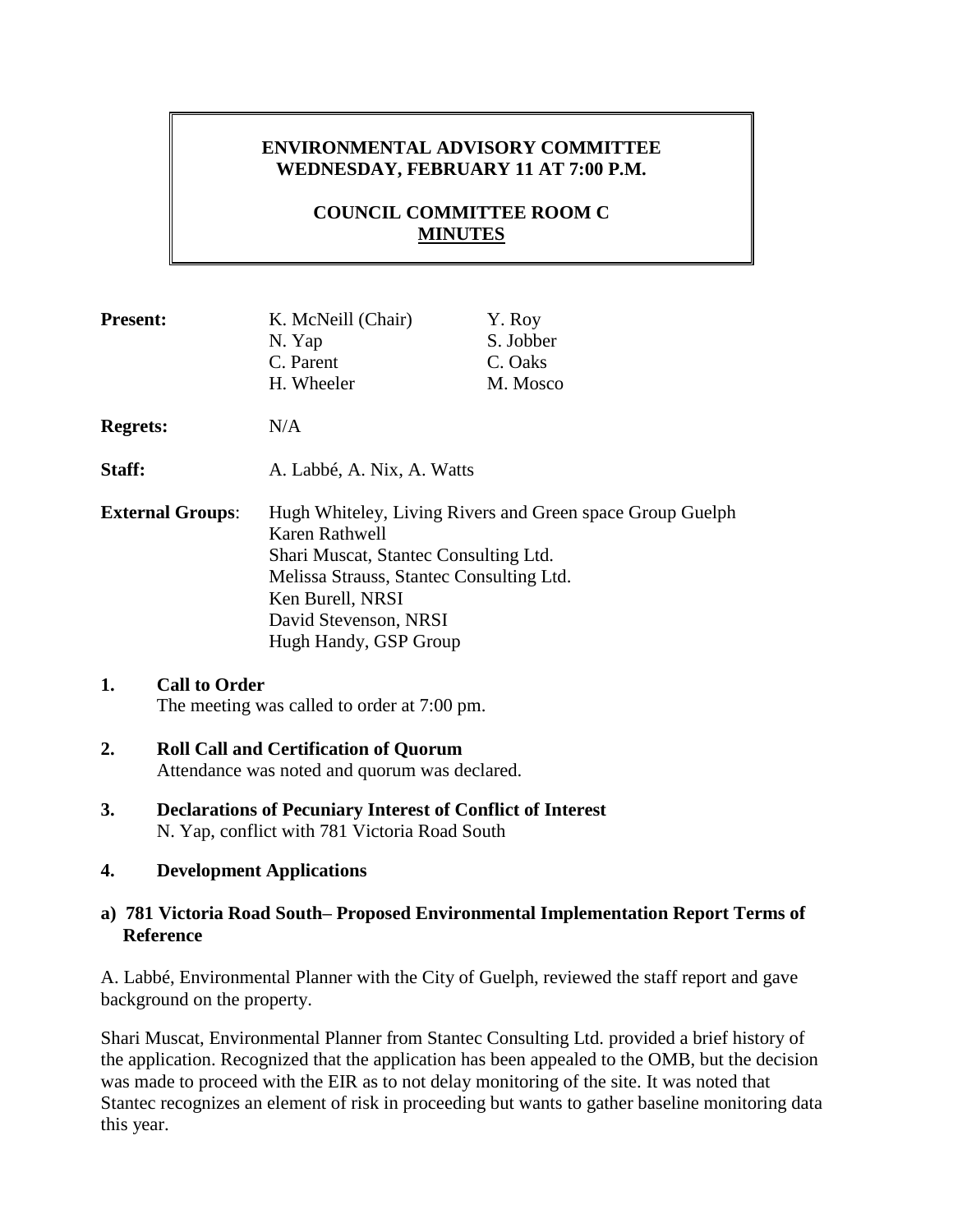Comments from EAC Committee:

C. Parent

- Refer to section 2.2.2.2, as Herpetofauna (instead of breeding amphibians)
- Section 3.2, Site Design- Servicing Infrastructure needs to be included
- Section 4.0, Encroachment needs to be included
- Agrees with monitoring plan, point of EIR is to develop the plan, plots to be identified later

## Y. Roy

- Asked for Invasive Species Management section to be elaborated--Stantec responded that it is just to be done in the buffer, 3-4 plots around the site
- Inquired about buffer enhancement including fencing. Stantec responded that the whole site is to be fenced without gates and the Arboretum is in agreement- Key management method.
- Inquired about the type of monitoring? Stantec responded, plot-based vegetation, photo monitoring, encroachment
- Recommends encroachment monitoring be detailed so that management actions can be taken

## C. Oaks

• Inquired about the timeframe on monitoring/management. Stantec responded that there will be some communication with the condominium corporation. Arboretum staff will be present as well and recognize their long term role.

## K. McNeill

• Ouestion regarding the OMB process. What happens to the TOR if the OMB approves something different? Stantec and City responded that it would depend on the extent of the changes; the TOR may need to be revised.

Hugh Whiteley delegated to the EAC regarding the MOE's 10 year revision to the Salt Management Plan. 5 Provinces have distinguished salt vulnerable areas. Two points were made regarding the EIR.

- 1. The EIR should demonstrate that the buffers are adequate and there will be no negative impacts. His understanding is that a significant number of jurisdictions have decided that a minimum 30 metre buffer to PSWS is required and anything less is inadequate. Concerned that the 20 metre wetland and 10 metre woodland buffers are inadequate. Need to demonstrate that these buffers will work.
- 2. Comments regarding the zoning of the buffers. The zoning will remain I.2 but should be zoned P.1.

EAC went into Committee to discuss the motion.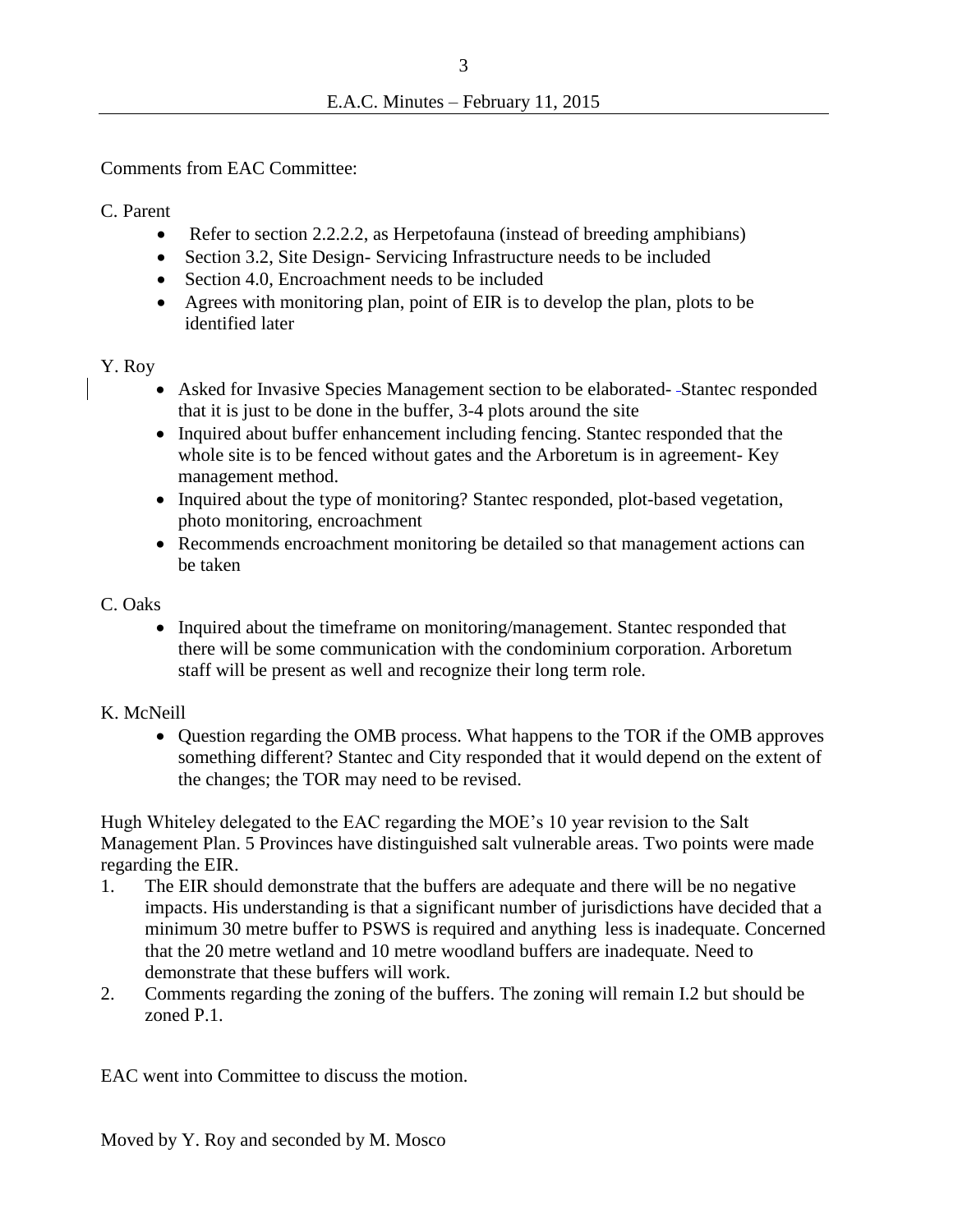"THAT Environmental Advisory Committee conditionally support the Environmental Implementation Report Terms of Reference prepared by Stantec Consulting Ltd., subject to the following conditions:

THAT a revised EIR TOR is submitted to the satisfaction of City staff which includes:

- A study area which defines where the detailed tree inventory will occur;
- A brief overview of the anticipated monitoring program, baseline data needs and commitment to include the baseline data in the EIR;
- An indication of the Guelph Arboretum's involvement in the development of the EIR TOR and the preparation of the EIR;
- An indication as to what will be examined and considered when developing the buffer enhancement plan, including fencing, invasive species monitoring plan, salt management plan, long-term management, etc.;
- Minor corrections:
- Any other details or clarifications to help the Terms of Reference provide an indication as to how it will fulfill the conditions of approval and special requirements to protect the Natural Heritage System; and
- If the OMB hearing results in a change of development that the EIR TOR return to EAC at the discretion of the Environmental Planner.
- *1 member abstained*

 **Motion Carried 7 in favour, 1 abstained**

# **b) 148-160 Delhi Street– Homewood Health Centre Expansion- Environmental Impact Study**

A. Labbé, Environmental Planner with the City of Guelph, reviewed the staff report.

Questions from the Committee:

- C. Oaks- Good idea to maintain some Norway maples but questioned whether they should all be retained.
- S. Jobber- retention of spruce trees is a good idea; however development will affect root mass and cause stability issues due to shallow roots and spreading. Need to look at soil volumes, sensitive excavation.

Ken Burell and David Stevenson from NRSI and Hugh Handy from GSP Group presented the application for the Homewood Health Centre Expansion. David would like the Committee to give flexibility and generalize the location of the compensation planting instead of specifically adjacent to the FODM4 area. He noted that the issue of adequate soil volume is an important consideration. The proposed theme behind plantings on Delhi is clustered. David provided clarification on the pipe. The lower portion of the pipe is in good condition and the upper portion is collapsing. Currently looking at how to clean that pipe; looking at fish habitat mitigation and might suggest to cut back the pipe to bank.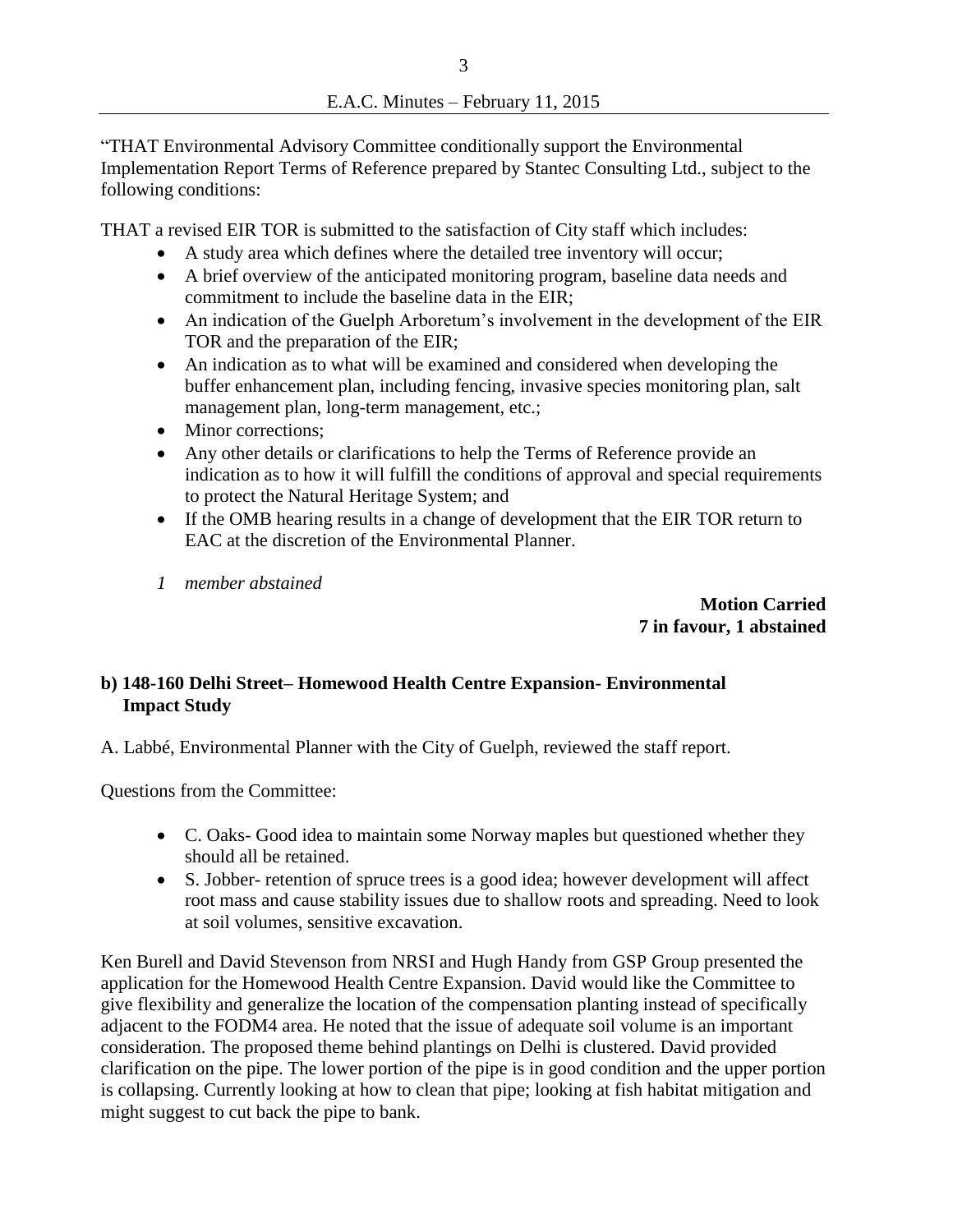## E.A.C. Minutes – February 11, 2015

Hugh Handy expanded on meeting with City Staff. He noted that there are a number of moving pieces with the redevelopment at Homewood, such as built heritage, natural heritage, road improvements. Moving forward they are looking at natural heritage amongst other things to balance the many pieces.

Comments from Committee:

- N. Yap- EIS should include discussion on climate change and cumulative effects.
- C. Oaks- Clarify in paragraph on page 37 that there isn't trout in this reach of the river. Would also like a listing of where the sample stations were located.
- C. Parent- Does the SWM Master Plan speak to improving the pipe?
- Section 4.1.3, p.46- Animal movement corridors and wildlife linkages, the paragraph doesn't highlight the Speed River and adjacent lands. This should be mentioned.
- C. Parent- Comments on expanded parking lot. Recommended reading AMEC's SWM Master Plan and give some consideration of how it will impact your clients bottom line down the road. Would cost money if a SWM infrastructure tax is implemented.
- Page 65, monitoring program for SWM-Water quality analysis.
- Y. Roy- Would like to see some analysis of the optimal place for compensation plantings.
- M. Mosco- Suggested a swale to treat quality before water hits the dry pond. Consider getting rid of dry pond and use L.I.D.
- S. Jobber- Tree Management Plan- unsure of what is intended with respect to prestressing trees to help with construction.

## **No delegations**

EAC went into Committee to discuss the motion.

Moved by S. Jobber and seconded by N. Yap

"THAT Environmental Advisory Committee accept the Environmental Impact Study prepared by NRSI Inc. for 148-160 Delhi Street subject to the following:

THAT an EIS Addendum is prepared to staff's satisfaction and includes:

- A recommended buffer width for the Significant Woodland in proximity to the proposed development based on the best available science to protect the features;
- A recommendation to maintain the size of the Significant Woodland affected by the development by restoring an equal or greater area of lawn into a forest community (adjacent to existing woodland) as well as undertaking a management plan for the FODM4 community;
- A revised Map 4 with a revised legend showing the NHS features that have been confirmed through this EIS, those unconfirmed but in OPA 42 as well as their buffers (instead of supporting features).
- Updated clarified species lists; Clarifications regarding mitigation and recommendations for aquatic habitat;
- Clarification regarding mitigation as it relates to stockpile locations; and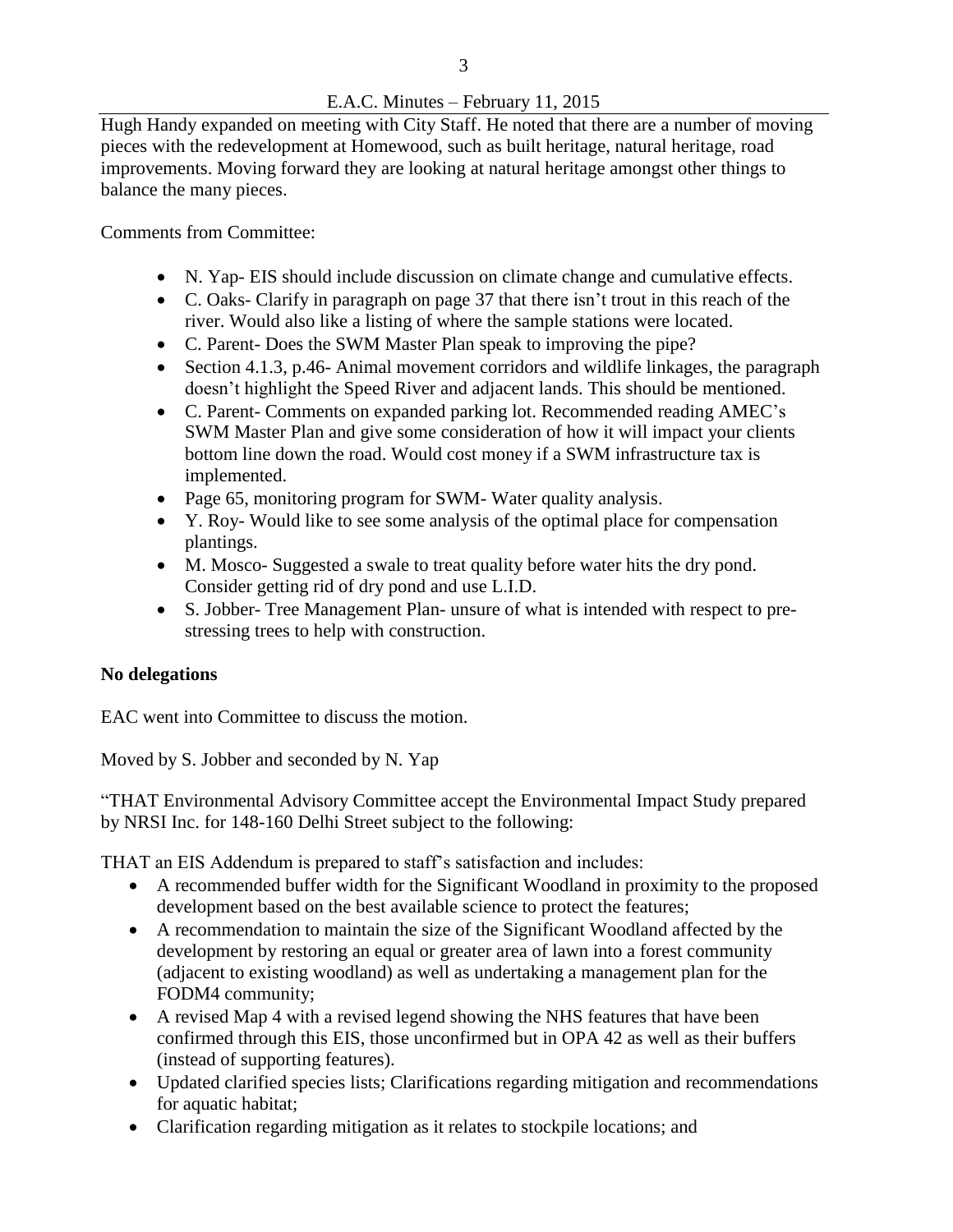## E.A.C. Minutes – February 11, 2015

- A recommendation for educational signage;
- A Terms of Reference for an EIR based on the EIS and TPP recommendations; and
- A discussion of the impacts of climate change and cumulative impacts are included.

THAT a revised Tree Preservation Report and Plans be provided to staff's satisfaction and include:

- Modifications to the design which seek to preserve the Norway Spruce on the west side of Delhi and the Norway Maples on the east side of Delhi;
- Modifications to the proposal to accommodate increased preservation of trees along the rear of the houses facing onto Pleasant Road;
- Clarification regarding whether EAB is present in Ash trees on site (in general);
- Recommended trees for transplant and a transplant plan (include transplant notes on drawings);
- Clarifications to the Tree Preservation Fencing location and details; and
- Notes on the Tree Preservation Plan drawings; and
- The City will work with the proponent to maximize the ability to improve water quality as it enters the speed river.

THAT a revised Site Plan submission is provided once the EIS is revised and the EIR is prepared.

THAT the City work with the proponent to maximize the ability to improve water quality as it enters the Speed River.

## **Motion Carried Unanimous**

## **3. City of Guelph Natural Heritage System Policies Presentation by April Nix**

Questions from EAC Committee:

- Multiple animal corridors- can include deer
- Cultural Woodlands vs. Significant Woodland- define if its significant woodland or cultural woodland, EIS will have to explore what needs to be protectedrecommendations or mitigation required around these pieces. Could find cultural woodlands that aren't mapped in future EIS.
- email copy of presentation
- Get Land Use Plan for EAC members

## **4**. **Adoption of Minutes from Previous Meeting**

## **Moved by C. Oaks and seconded by C. Parent,**

"THAT the minutes of the Environmental Advisory Committee held on January 14, 2015 be adopted as amended."

> **Motion Carried Unanimous**